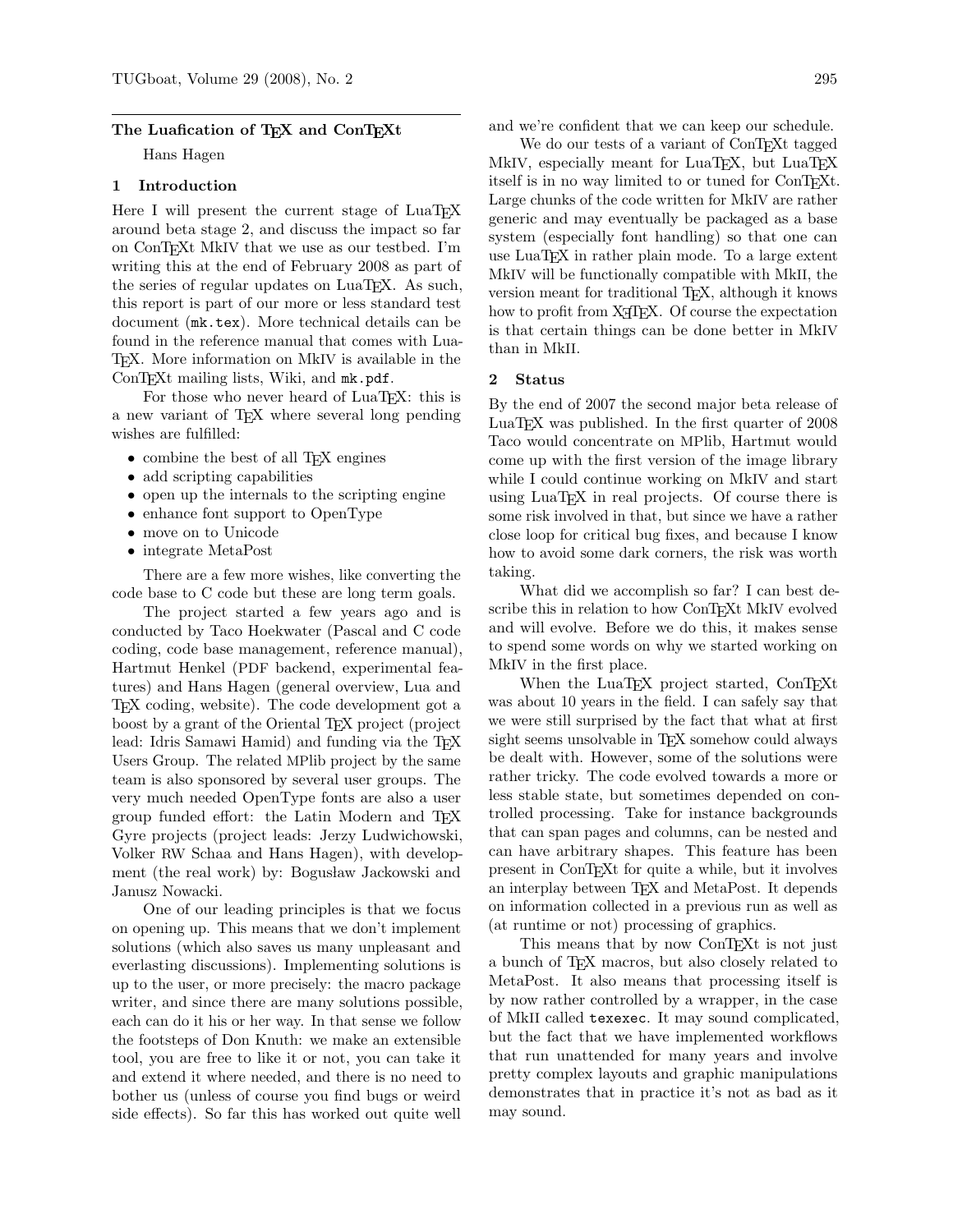With the arrival of LuaT<sub>EX</sub> we not only have a rigourously updated TEX engine, but also get Meta-Post integrated. Even better, the scripting language Lua is not only used for opening up TEX, but is also used for all kind of management tasks. As a result, the development of MkIV not only concerns rewriting whole chunks of ConT<sub>E</sub>X<sub>t</sub>, but also results in a set of new utilities and a rewrite of existing ones. Since dealing with MkIV will demand some changes in the way users deal with ConTEXt I will discuss some of them first. It also demonstrates that LuaT<sub>EX</sub> is more than just T<sub>F</sub>X.

## 3 Utilities

There are two main scripts: luatools and mtxrun. The first one started as a replacement for kpsewhich but evolved into a base tool for generating (TDS) file databases and generating formats. In MkIV we replace the regular file searching, and therefore we use a different database model. That's the easy part. More tricky is that we need to bootstrap MkIV into this alternative mode and when doing so we don't want to use the kpse library because that would trigger loading of its databases. To discuss the gory details here might cause users to refrain from using LuaTEX so we stick to a general description.

- When generating a format, we also generate a bootstrap Lua file. This file is compiled to bytecode and is put alongside the format file. The libraries of this bootstrap file are also embedded in the format.
- When we process a document, we instruct Lua-TEX to load this bootstrap file before loading the format. After the format is loaded, we reinitialize the embedded libraries. This is needed because at that point more information may be available than at loading time. For instance, some functionality is available only after the format is loaded and LuaT<sub>EX</sub> enters the T<sub>EX</sub> state.
- File databases, formats, bootstrap files, and runtime-generated cached data is kept in a TDS tree specific cache directory. For instance, Open-Type font tables are stored on disk so that next time loading them is faster.

Starting LuaT<sub>E</sub>X and MkIV is done by luatools. This tool is generic enough to handle other formats as well, like mptopdf or plain. When you run this script without argument, you will see this:

version 1.1.1 - 2006+ - PRAGMA ADE / CONTEXT

| --generate   | generate file database       |
|--------------|------------------------------|
| $-variables$ | show configuration variables |

| --expansions        | show expanded variables                |
|---------------------|----------------------------------------|
| --configurations    | show configuration order               |
| --expand-braces     | expand complex variable                |
| --expand-path       | expand variable                        |
|                     | (resolve paths)                        |
| --expand-var        | expand variable                        |
|                     | (resolve references)                   |
| --show-path         | show path expansion of                 |
| --var-value         | report value of variable               |
| --find-file         | report file location                   |
| --find-path         | report path of file                    |
| $--make or --ini$   | make luatex format                     |
| $--run$ or $--fmt=$ | run luatex format                      |
| --luafile=str       | lua inifile                            |
|                     | (default is <progname>.lua)</progname> |
| --lualibs=list      | optional libraries to assemble         |
| --compile           | assemble & compile lua inifile         |
| --verbose           | give a bit more info                   |
| --minimize          | optimize lists for format              |
| $--a11$             | show all found files                   |
| $-$ sort            | sort cached data                       |
| --engine=str        | target engine                          |
| --progname=str      | format or backend                      |
| --pattern=str       | filter variables                       |
| $-1sr$              | use lsr and cnf directly               |

For the Lua based file searching, luatools can be seen as a replacement for mktexlsr and kpsewhich and as such it also recognizes some of the kpsewhich flags. The script is self-contained in the sense that all needed libraries are embedded. As a result no library paths need to be set and packaged. Of course the script has to be run using LuaT<sub>E</sub>X itself. The following commands generate the file databases, generate a ConTEXt MkIV format, and process a file:

```
luatools --generate
luatools --make --compile cont-en
luatools --fmt=cont-en somefile.tex
```
There is no need to install Luain order to run this script. This is because LuaTFX can act as such with the advantage that the built-in libraries are available too, for instance the Lua file system lfs, the zip file manager zip, the Unicode library unicode, md5, and of course some of our own.

- luatex a Lua-enhanced TEX engine
- texlua— a Lua engine enhanced with some libraries
- texluac— a Lua bytecode compiler enhanced with some libraries

In principle luatex can perform all tasks but because we need to be downward compatible with respect to the command line and because we want Lua compatible variants, you can copy or symlink the two extra variants to the main binary.

The second script, mtxrun, can be seen as a replacement for the Ruby script texmfstart, a utility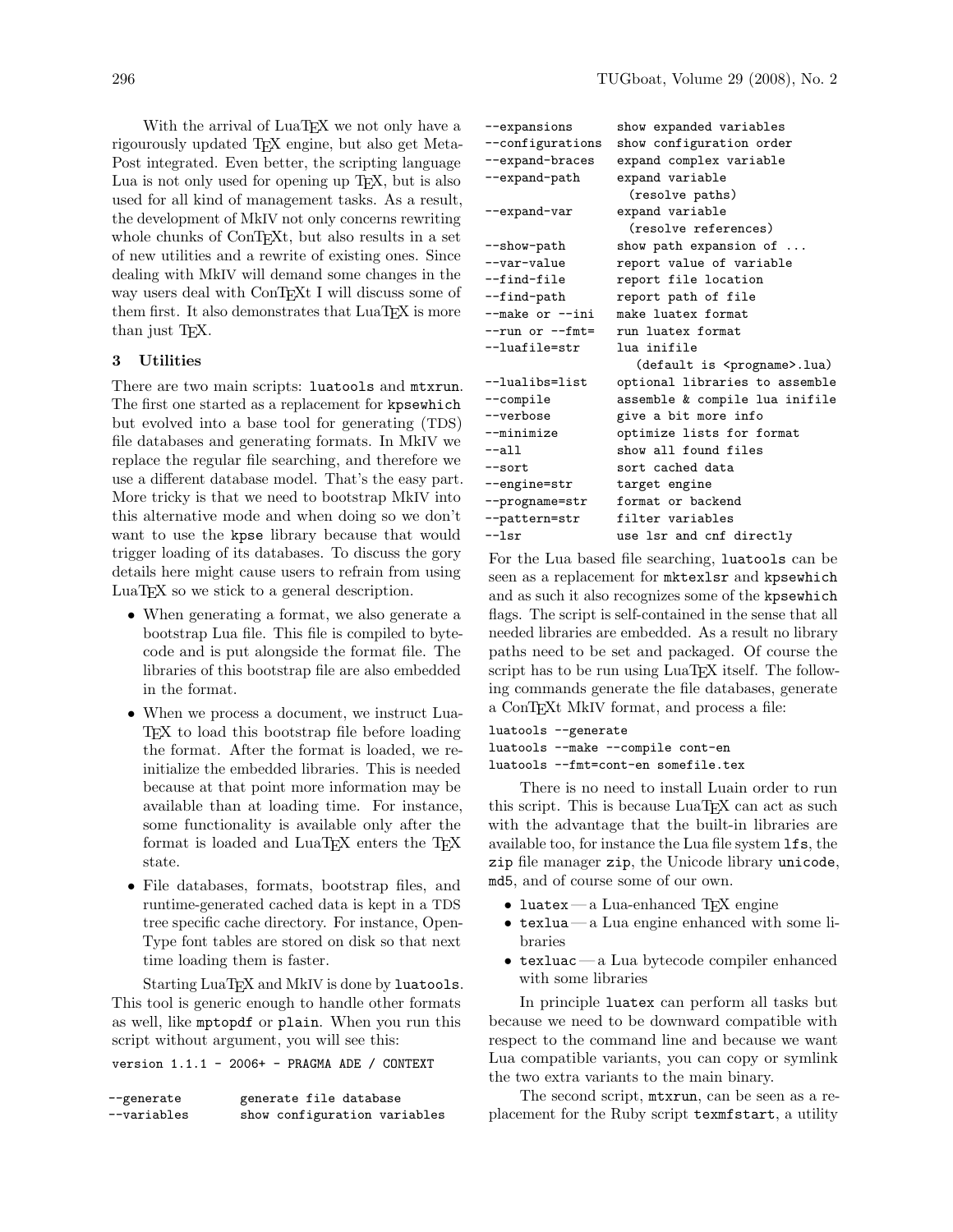```
$ mtxrun --script font --list --pattern=lmtype.*regular
lmtypewriter10-capsregular LMTypewriter10-CapsRegular lmtypewriter10-capsregular.otf
lmtypewriter10-regular LMTypewriter10-Regular lmtypewriter10-regular.otf
lmtypewriter12-regular LMTypewriter12-Regular lmtypewriter12-regular.otf
lmtypewriter8-regular LMTypewriter8-Regular lmtypewriter8-regular.otf
lmtypewriter9-regular LMTypewriter9-Regular lmtypewriter9-regular.otf
lmtypewritervarwd10-regular LMTypewriterVarWd10-Regular lmtypewritervarwd10-regular.otf
```
Figure 1: Listing fonts available by pattern with mtxrun.

whose main task is to launch scripts (or documents or whatever) in a TDS tree. The mtxrun script makes it possible to get away from installing Ruby and as a result a regular TEX installation can be made independent of scripting tools.

version 1.0.2 - 2007+ - PRAGMA ADE / CONTEXT

| $-$ script                     | run an mtx script                                 |
|--------------------------------|---------------------------------------------------|
| --execute                      | run a script or program                           |
| --resolve                      | resolve prefixed arguments                        |
| --ctxlua                       | run internally                                    |
|                                | (using preloaded libs)                            |
| --locate                       | locate given filename                             |
| --autotree                     | use texmf tree                                    |
|                                | cf. environment settings                          |
| --tree=pathtotree              | use given texmf tree<br>(def: 'setuptex.tmf')     |
| --environment=name             | use given (tmf)                                   |
|                                | environment file                                  |
| --path=runpath                 | go to given path before                           |
|                                | execution                                         |
| --ifchanged=file               | only execute when given file                      |
|                                | has changed                                       |
|                                | --iftouched=old, new only execute when given file |
|                                | has changed                                       |
| --make                         | create stubs for                                  |
|                                | (context related) scripts                         |
| --remove                       | remove stubs for                                  |
|                                | (context related) scripts                         |
| --stubpath=binpath             | paths where stubs                                 |
|                                | will be written                                   |
| --windows                      | create windows stubs                              |
| --unix                         | create unix (linux) stubs                         |
|                                |                                                   |
| --verbose                      | give a bit more info                              |
| --engine=str<br>--progname=str | target engine<br>format or backend                |
|                                |                                                   |
| --edit                         | launch editor                                     |
|                                | with found file                                   |
| $-1$ aunch $(-all)$            | launch files                                      |
|                                | (assume os support)                               |
| --intern                       | run script using built-in                         |
|                                | libraries                                         |

This help information gives an impression of what the script does: running other scripts, either within a certain TDS tree or not, and either conditionally or not. Users of ConTEXt will probably recognize most of the flags. As with texmfstart, arguments with prefixes like file: will be resolved before being passed to the child process.

The first option,  $--$ script is the most important one and is used like:

```
mtxrun --script fonts --reload
mtxrun --script fonts --pattern=lm
```
In MkIV you can access fonts by filename or by font name, and because we provide several names per font you can use this command to see what is possible. Patterns can be Lua expressions, as demonstrated in Figure 1.

A simple

```
mtxrun --script fonts
```
gives:

version 1.0.2 - 2007+ - PRAGMA ADE / CONTEXT font tools

| $-\text{reload}$ | generate new font database          |
|------------------|-------------------------------------|
| $-$ list         | list installed fonts                |
| $-$ save         | save open type font<br>in raw table |
| --pattern=str    | filter files                        |
| $--a11$          | provide alternatives                |

In MkIV font names can be prefixed by file: or name: and when they are resolved, several attempts are made, for instance non-characters are ignored. The  $-$ -all flag shows more variants.

Another example is:

### mtxrun --script context --ctx=somesetup \ somefile.tex

Again, users of texexec may recognize part of this and indeed this is its replacement. Instead of texexec we use a script named mtx-context.lua. Currently we have the following scripts and more will follow: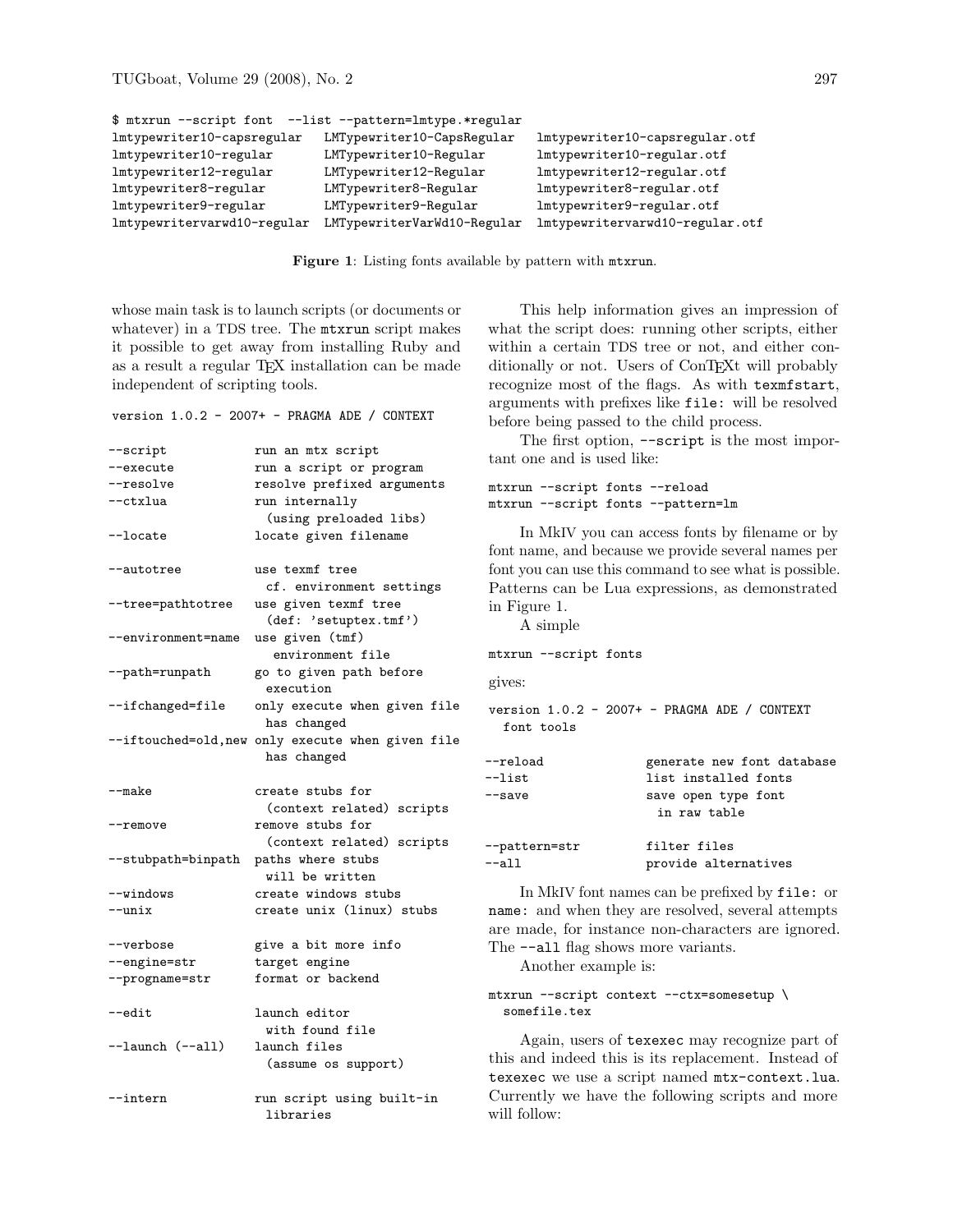| context | controls processing of files by MkIV                   |
|---------|--------------------------------------------------------|
| babel   | conversion tools for L <sup>AT</sup> FX files          |
| cache   | utilities for managing the cache                       |
| chars   | utilities used for MkIV development                    |
| check   | <b>TFX</b> syntax checker                              |
| convert | helper for some basic graphic conversion               |
| fonts   | utilities for managing font databases                  |
| update  | tool for installing minimal ConT <sub>F</sub> Xt trees |
| watch   | hot folder processing tool                             |
| web     | utilities related to automate workflows                |

The babel script is made in cooperation with Thomas Schmitz and can be used to convert babelized Greek files into proper UTF. More of such conversions may follow. With cache you can inspect the content of the MkIV cache and do some cleanup. The chars script is used to construct some tables that we need in the process of development. As its name says, check is a script that does some checks, and in particular it tries to figure out if T<sub>E</sub>X files are correct. The already mentioned context script is the MkIV replacement of texexec, and takes care of multiple runs, preloading project specific files, etc. The convert script will replace the Ruby script pstopdf.

A rather important script is the abovementioned fonts. Use this for generating font name databases (which then permits a more liberal access to fonts) or identifying installed fonts. The unzip script indeed unzips archives. The update script is still somewhat experimental and is one of the building blocks of the ConTEXt minimal installer system by Mojca Miklavec and Arthur Reutenauer. This update script synchronizes a local tree with a repository and keeps an installation as small as possible, which for instance means: no OpenType fonts for pdfT<sub>F</sub>X, and no redundant Type 1 fonts for LuaTEX and X<sub>T</sub>TEX.

The (for the moment) last two scripts are watch and web. We use them in (either automated or not) remote publishing workflows. They evolved out of the Example framework which is currently being reimplemented in Lua.

As you can see, the LuaTEX project and its Con-TEXt companion MkIV project not only deal with TEX itself but also facilitate managing the workflows.

There will be more scripts. These scripts are normally rather small because they hook into mtxrun which provides the libraries. Of course existing tools remain part of the toolkit. Take for instance ctxtools, a Ruby script that converts font encoded pattern files to generic UTF encoded files.

Those who have followed the development of ConT<sub>E</sub>X<sup>t</sup> will notice that we moved from utilities written in Modula to tools written in Perl. These were later replaced by Ruby scripts and eventually most of them will be rewritten in Lua.

## 4 Macros

I will not repeat what is said already in the MkIV related documents, but stick to a summary of what the impact on ConTEXt is and will be. From this you can deduce what the possible influence on other macro packages can be.

Opening up TEX started with rewriting all I/O related activities. Because we wanted to be able to read from zip files, the web and more, we moved away from the traditional kpse based file handling. Instead MkIV uses an extensible variant written in Lua. Because we need to be downward compatible, the code is somewhat messy, but it does the job, and pretty quickly and efficiently too. Some alternative input media are implemented and many more can be added. In the beginning I permitted several ways to specify a resource but recently a more restrictive url syntax was imposed. Of course the file locating mechanisms provide the same control as provided by the file readers in MkII.

An example of reading from a zip file is: \input zip:///archive.zip?name=foo.tex

\input zip:///archive.zip?name=/somepath/foo.tex

In addition one can register files, like:

\usezipfile[archive.zip] \usezipfile[tex.zip][texmf-local] \usezipfile[tex.zip?tree=texmf-local]

The last two variants register a zip file in the TDS structure where more specific lookup rules apply. The files in a registered file are known to the file searching mechanism so one can give specifications like the following:

### \input \*/foo.tex

#### \input \*/somepath/foo.tex

In a similar fashion one can use the http, ftp and other protocols. For this we use independent fetchers that cache data in the MkIV cache. Of course, in more structured projects, one will seldom use the \input command but use a project structure instead.

Handling of files rather quickly reached a stable state, and we seldom need to visit the code for fixes. Already after a few years of developing the first code for LuaT<sub>EX</sub> we reached a state of 'Hm, when did I write this?'. When we have reached a stable state I foresee that much of the older code will need a cleanup.

Related to reading files is the sometimes messy area of input regimes (file encoding) and font encoding, which itself relates to dealing with languages. Since LuaTEX is UTF-8 based, we need to deal with file encoding issues in the frontend, and this is what Lua based file handling does. In practice users of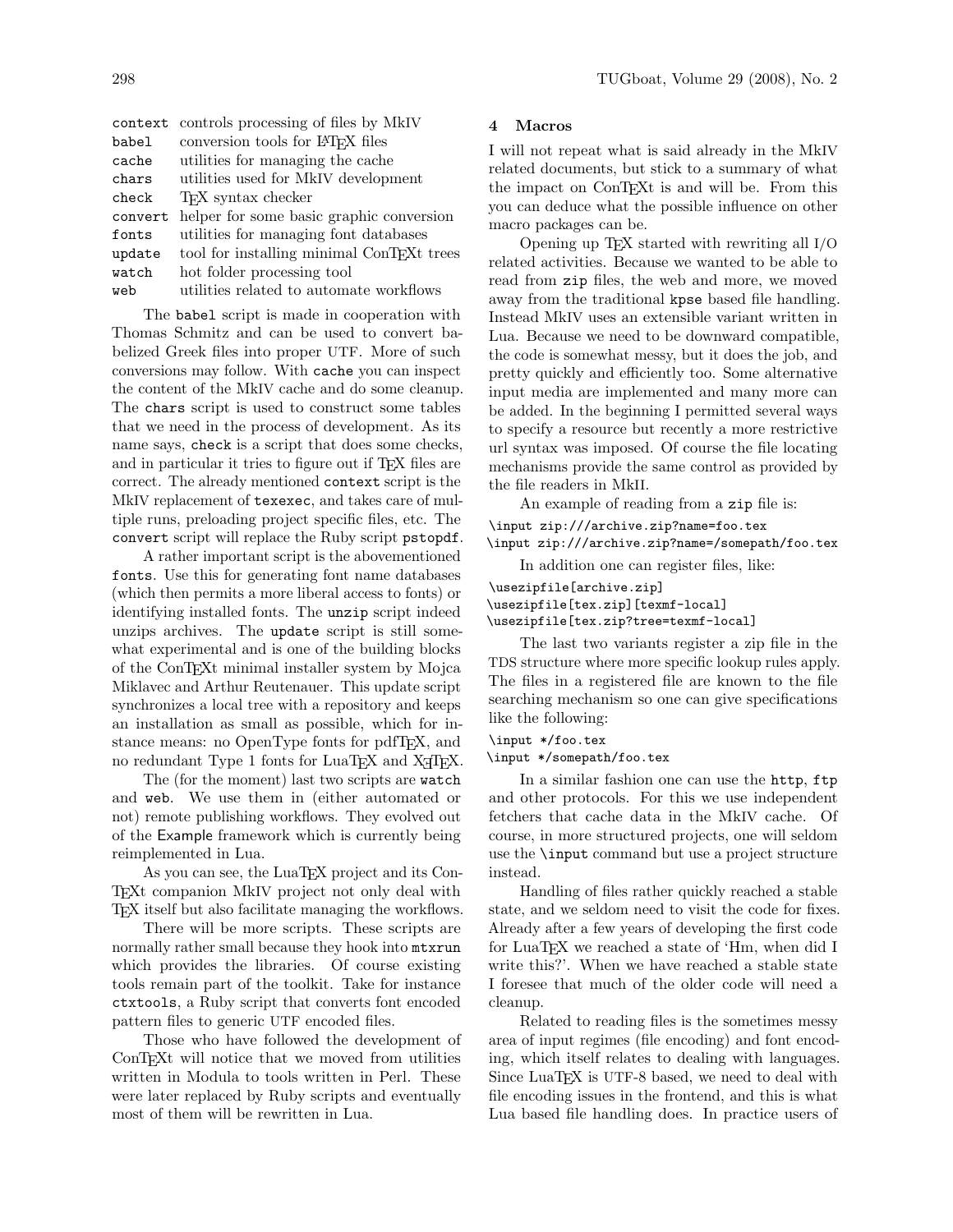LuaTEX will swiftly switch to UTF anyway but we provide regime control for historic reasons. This time the recoding tables are Lua based and as a result MkIV has no regime files. In a similar fashion font encoding is gone: there is still some old code that deals with default fallback characters, but most of the files are gone. The same will be true for math encoding. All information is now stored in a character table which is the central point in many subsystems now.

It is interesting to notice that until now users have never asked for support with regards to input encoding. We can safely assume that they just switched to UTF and recoded older documents. It is good to know that LuaTEX is mostly pdfTEX but also incorporates some features of Omega. The main reason for this is that the Oriental T<sub>EX</sub> project needed bidirectional typesetting and there was a preference for this implementation over the one provided by  $\varepsilon$ -T<sub>E</sub>X. As a side effect input translation is also present, but since no one seems to use it, that may as well go away. In MkIV we refrain from input processing as much as possible and focus on processing the node lists. That way there is no interference between user data, macro expansion and whatever may lead to the final data that ends up in the to-be-typeset stream. As said, users seem to be happy to use UTF as input, and so there is hardly any need for manipulations.

Related to processing input is verbatim: a feature that is always somewhat complicated by the fact that one wants to typeset a manual about T<sub>E</sub>X in TEX and therefore needs flexible escapes from illustrative as well as real TEX code. In MkIV verbatim as well as all buffering of data is dealt with in Lua. It took a while to figure out how LuaT<sub>EX</sub> should deal with the concept of a line ending, but we got there. Right from the start we made sure that LuaTEX could deal with collections of catcode settings (those magic states that characters can have). This means that one has complete control at both the TEX and Lua end over the way characters are dealt with.

In MkIV we also have some pretty printing features, but many languages are still missing. Cleaning up the premature verbatim code and extending pretty printing is on the agenda for the end of 2008.

Languages also are handled differently. A major change is that pattern files are no longer preloaded but read in at runtime. There is still some relation between fonts and languages, no longer in the encoding but in dealing with OpenType features. Later we will do a more drastic overhaul (with multiple name schemes and such). There are a few experimental features, like spell checking.

Because we have been using UTF encoded hy-

phenation patterns for quite some time now, and because ConTEXt ships with its own files, this transition probably went unnoticed, apart maybe from a faster format generation and less startup time.

Most of these features started out as an experiment and provided a convenient way to test the LuaT<sub>EX</sub> extensions. In MkIV we go quite far in replacing TEX code by Lua, and how far one goes is a matter of taste and ambition. An example of a recent replacement is graphic inclusion. This is one of the oldest mechanisms in ConTEXt and it has been extended many times, for instance by plugins that deal with figure databases (selective filtering from PDF files made for this purpose), efficient runtime conversion, color conversion, downsampling and product dependent alternatives.

One can question if a properly working mechanism should be replaced. Not only is there hardly any speed to gain (after all, not that many graphics are included in documents), a Lua–TEX mix may even look more complex. However, when an openedup TEX keeps evolving at the current pace, this last argument becomes invalid because we can no longer give that TEXie code to Lua. Also, because most of the graphic inclusion code deals with locating files and figuring out the best quality variant, we can benefit much from Lua: file handling is more robust, the code looks cleaner, complex searches are faster, and eventually we can provide way more clever lookup schemes. So, after all, switching to Lua here makes sense. A nice side effect is that some of the mentioned plugins now take a few lines of extra code instead of many lines of TEX. At the time of writing this, the beta version of MkIV has Lua based graphic inclusion.

A disputable area for Luafication is multipass data. Most of that has already been moved to Lua files instead of T<sub>E</sub>X files, and the rest will follow: only tables of contents still use a T<sub>EX</sub> auxiliary file. Because at some point we will reimplement the whole section numbering and cross referencing, we postponed that till later. The move is disputable because in the end, most data ends up in T<sub>F</sub>X again, which involves some conversion. However, in Lua we can store and manipulate information much more easily and so we decided to follow that route. As a start, index information is now kept in Lua tables, sorted on demand, depending on language needs and such. Positional information used to take up much hash space which could deplete the memory pool, but now we can have millions of tracking points at hardly any cost.

Because it is a quite independent task, we could rewrite the MetaPost conversion code in Lua quite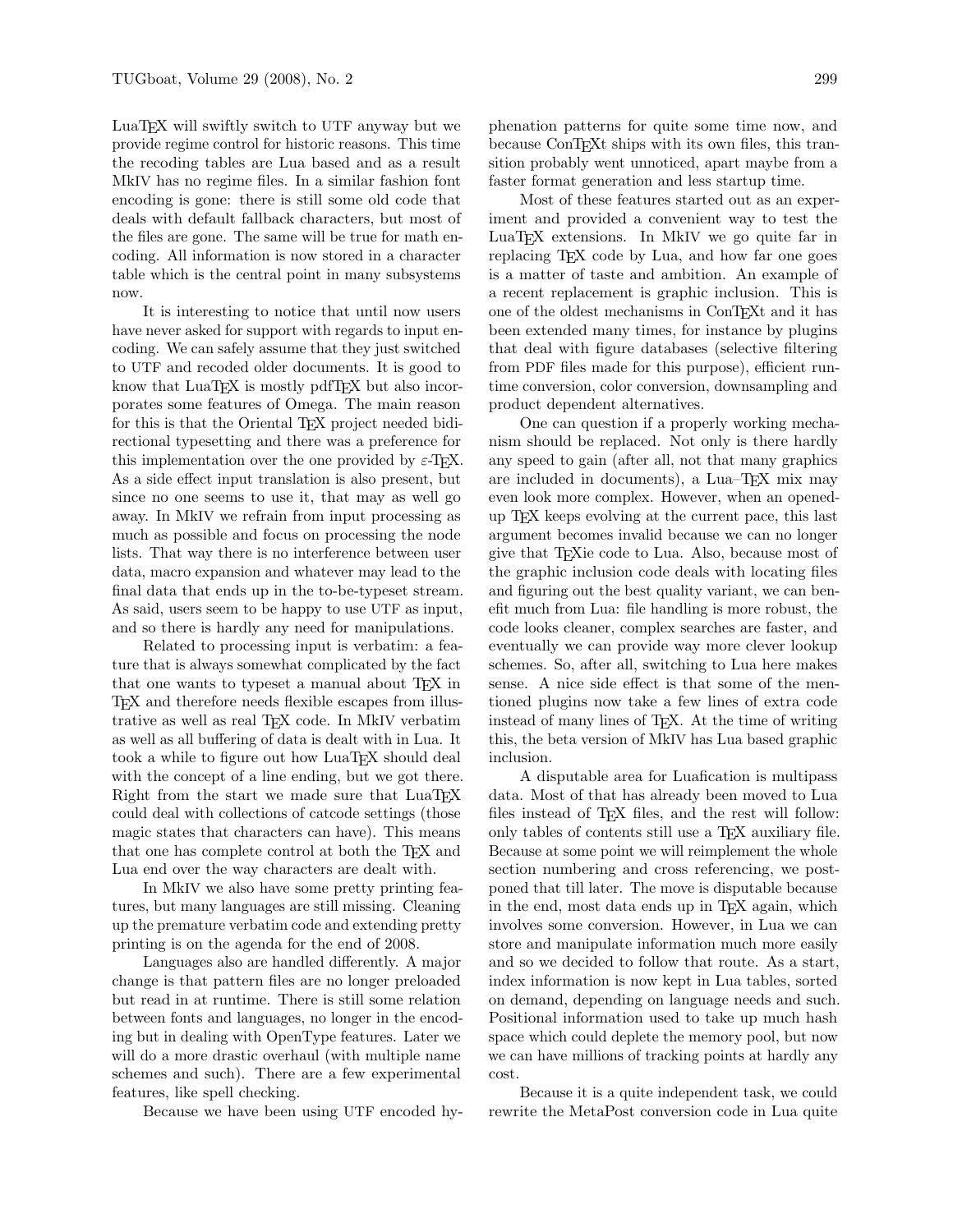early in the development. We got smaller and cleaner code, more flexibility, and also gained some speed. The code involved in this may change as soon as we start experimenting with MPlib. Our expectations are high because in a bit more modern designs a graphic engine cannot be missed. For instance, in educational material, backgrounds and special shapes are all over the place, and we're talking about many MetaPost runs then. We expect to bring down the processing time of such documents considerably, if only because the MetaPost runtime will be close to zero (as experiments have shown us).

While writing the code involved in the MetaPost conversion a new feature showed up in Lua: lpeg, a parsing library. From that moment on lpeg was being used all over the place, most noticeably in the code that deals with processing XML. Right from the start I had the feeling that Lua could provide a more convenient way to deal with this input format. Some experiments with rewriting the MkII mechanisms did not show the expected speedup and were abandoned quickly.

Challenged by lpeg I then wrote a parser and started playing with a mixture of a tree based and stream approach to XML (MkII is mostly stream based). Not only is loading XML code extremely fast (we used 40 megabyte files for testing), dealing with the tree is also convenient. The additional MkIV methods are currently being tested in real projects and so far they result in an acceptable and pleasant mix of TEX and XML. For instance, we can now selectively process parts of the tree using path expressions, hook in code, manipulate data, etc.

The biggest impact of LuaT<sub>EX</sub> on the ConT<sub>EX</sub><sup>t</sup> code base is not the previously mentioned mechanisms but one not yet mentioned: fonts. Contrary to XATEX, which uses third party libraries, LuaTEX does not implement dealing with font specific issues at all. It can load several font formats and accepts font data in a well-defined table format. It only processes character nodes into glyph nodes and it's up to the user to provide more by manipulating the node lists. Of course there is still basic ligature building and kerning available but one can bypass that with other code.

In MkIV, when we deal with Type 1 fonts, we try to get away from traditional TFM files and use AFM files instead (indeed, we parse them using lpeg). The fonts are mapped onto Unicode. Awaiting extensions of math we only use TFM files for math fonts. Of course OpenType fonts are dealt with and this is where we find most Lua code in MkIV: implementing features. Much of that is a grey area but as part of the Oriental TEX project we're forced to deal with

complex feature support, so that provides a good test bed as well as some pressure for getting it done. Of course there is always the question to what extent we should follow the (maybe faulty) other programs that deal with font features. We're lucky that the Latin Modern and TEX Gyre projects provide real fonts as well as room for discussion and exploring these grey areas.

In parallel to writing this, I made a tracing feature for Oriental T<sub>E</sub>Xer Idris so that he could trace what happened with the Arabic fonts that he is making. This was relatively easy because already in an early stage of MkIV some debugging mechanisms were built. One of its nice features is that on an error, or when one traces something, the results will be shown in a web browser. Unfortunately I have not enough time to explore such aspects in more detail, but at least it demonstrates that we can change some aspects of the traditional interaction with TEX in more radical ways.

Many users may be aware of the existence of socalled virtual fonts, if only because it can be a cause of problems (related to map files and such). Virtual fonts have a lot of potential but because they were related to TEX's own font data format they never got very popular. In LuaT<sub>EX</sub> we can make virtual fonts at runtime. In MkIV for instance we have a feature (we provide features beyond what OpenType does) that completes a font by composing missing glyphs on the fly. More of this trickery can be expected as soon as we have time and reason to implement it.

In pdfTEX we have a couple of font related goodies, like character expansion (inspired by Hermann Zapf) and character protruding. There are a few more but these had limitations and were suboptimal and therefore have been removed from LuaTFX. After all, they can be implemented more robustly in Lua. The two mentioned extensions have been (of course) kept and have been partially reimplemented so that they are now uniquely bound to fonts (instead of being common to fonts that traditional T<sub>E</sub>X shares in memory). The character related tables can be filled with Lua and this is what MkIV now does. As a result much T<sub>EX</sub> code could go away. We still use shape related vectors to set up the values, but we also use information stored in our main character database.

A likely area of change is math and not only as a result of the TEX Gyre math project which will result in a bunch of Unicode compliant math fonts. Currently in MkIV the initialization already partly takes place using the character database, and so again we will end up with less T<sub>E</sub>X code. A side effect of removing encoding constraints (i.e. moving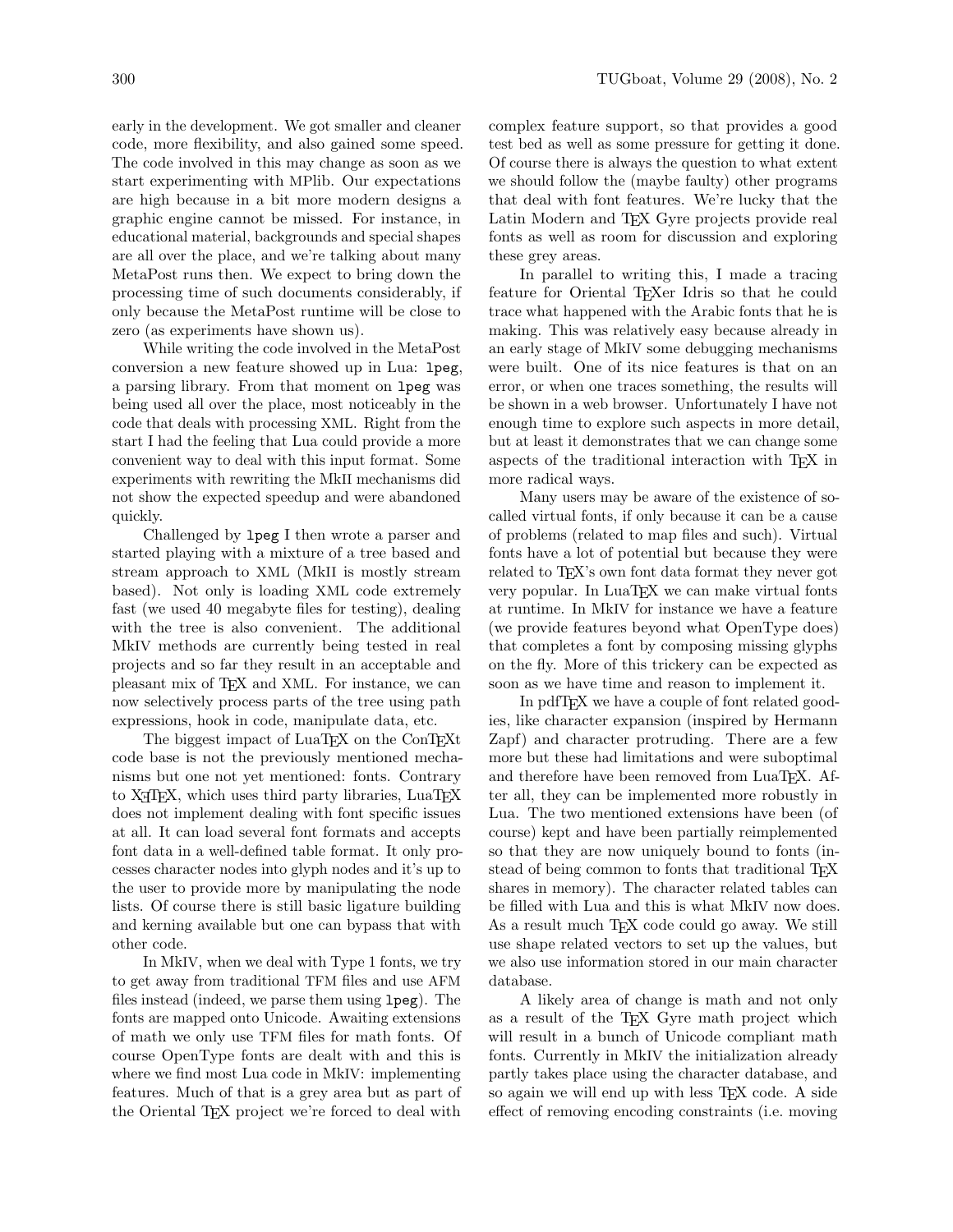to Unicode) is that things get faster. Later this year math will be opened up.

One of the biggest impacts of opening up is the arrival of attributes. In traditional TEX only glyph nodes have an attribute, namely the font id. Now all nodes can have attributes, many of them. We use them to implement a variety of features that already were present in MkII, but used marks instead: color (of course including color spaces and transparency), inter-character spacing, character case manipulation, language dependent pre and post character spacing (for instance after colons in French), special font rendering such as outlines, and much more. An experimental application is a more advanced glue/ penalty model with look-back and look-ahead as well as relative weights. This is inspired by the one good thing that XML formatting objects provide: a spacing and pagebreak model.

It does not take much imagination to see that features demanding processing of node lists come with a price: many of the callbacks that LuaT<sub>EX</sub> provides are indeed used and as a result quite some time is spent in Lua. You can add to that the time needed for handling font features, which also boils down to processing node lists. The second half of 2007 Taco and I spent much time on benchmarking and by now the interface between TFX and Lua (passing information and manipulating nodes) has been optimized quite well. Of course there's always a price for flexibility and LuaT<sub>EX</sub> will never be as fast as pdfT<sub>E</sub>X, but then, pdfT<sub>E</sub>X does not deal with OpenType and such.

We can safely conclude that the impact of Lua-TEX on ConTEXt is huge and that fundamental changes take place in all key components: files, fonts, languages, graphics, MetaPost XML, verbatim and color to start with, but more will follow. Of course there are also less prominent areas where we use Lua based approaches: handling url's, conversions, alternative math input to mention a few. Sometime in 2009 we expect to start working on more fundamental typesetting related issues.

#### 5 Roadmap

On the LuaTEX website http://www.luatex.org you can find a roadmap. This roadmap is just an indication of what has happened and will happen and it will be updated when we feel the need. Here is a summary:

• merging engines

Merge some of the Aleph codebase into pdf-TEX (which already has  $\varepsilon$ -TEX) so that LuaTEX in DVI mode behaves like Aleph, and in PDF mode like pdfTFX. There will be Lua callbacks

for file searching. This stage is mostly finished.

• OpenType fonts

Provide PDF output for Aleph bidirectional functionality and add support for OpenType fonts. Allow Lua scripts to control all aspects of font loading, font definition and manipulation. Most of this is finished.

• tokenizing and node lists

Use Lua callbacks for various internals, complete access to tokenizer and provide access to node lists at moments that make sense. This stage is completed.

• paragraph building

Provide control over various aspects of paragraph building (hyphenation, kerning, ligature building), dynamic loading of hyphenation patterns. Apart from some small details these objectives are met.

• MetaPost (MPlib)

Incorporate a MetaPost library and investigate options for runtime font generation and manipulation. This activity is on schedule and integration will take place before summer 2008.

• image handling

Image identification and loading in Lua including scaling and object management. This is nicely on schedule, the first version of the image library showed up in the 0.22 beta and some more features are planned.

• special features

Cleaning up of Hz optimization and protruding and getting rid of remaining global font properties. This includes some cleanup of the backend. Most of this stage is finished.

• page building

Control over page building and access to internals that matter. Access to inserts. This is on the agenda for late 2008.

• TEX primitives

Access to and control over most TEX primitives (and related mechanisms) as well as all registers. Especially box handling has to be reinvented. This is an ongoing effort.

• PDF backend

Open up most backend related features, like annotations and object management. The first code will show up at the end of 2008.

• math

Open up the math engine parallel to the development of the TEX Gyre math fonts. Work